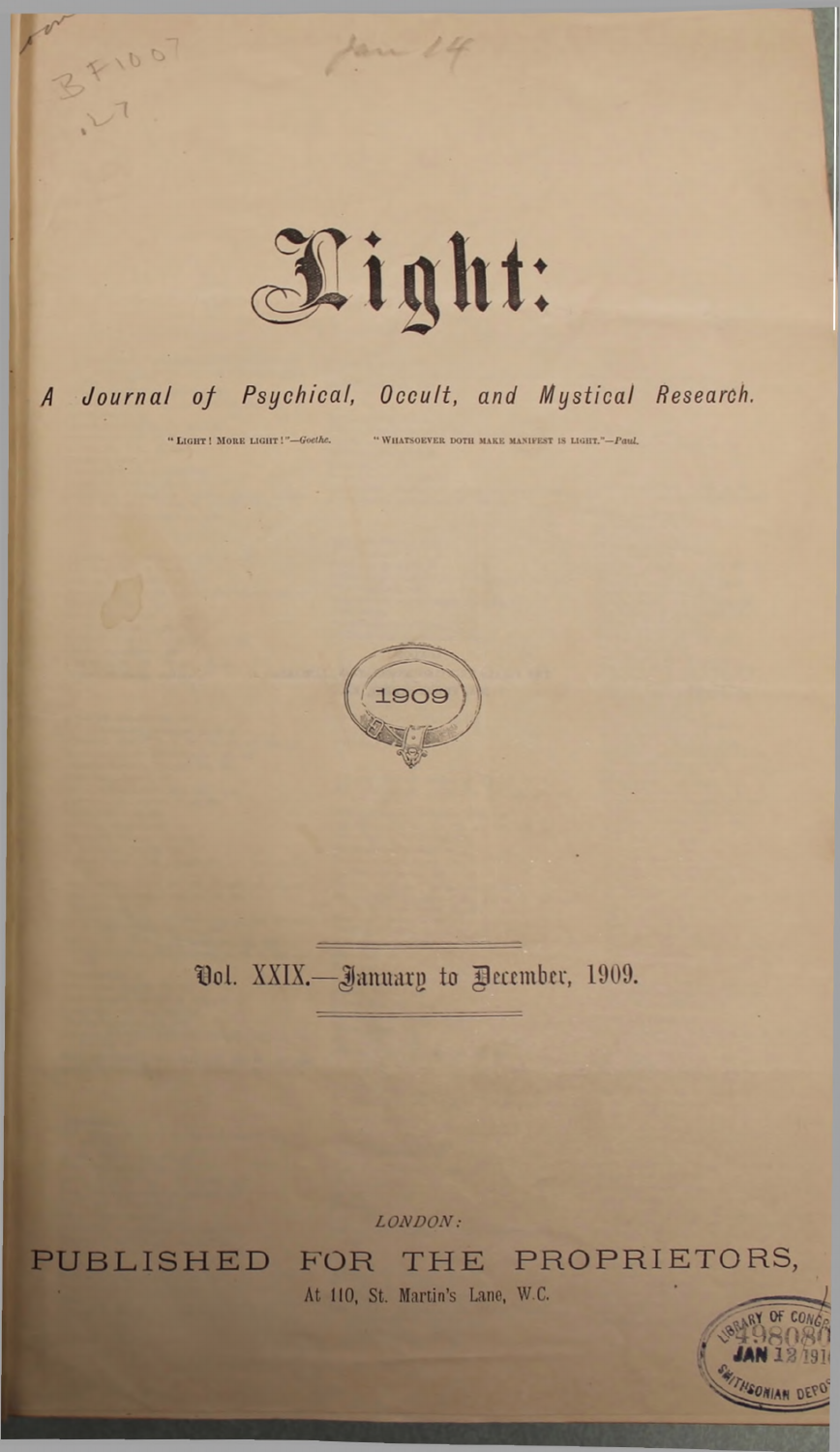ionbon: THE FRIARS PRINTING ASSOCIATION, LIMITED, 26A, TUDOR STREET, E.C.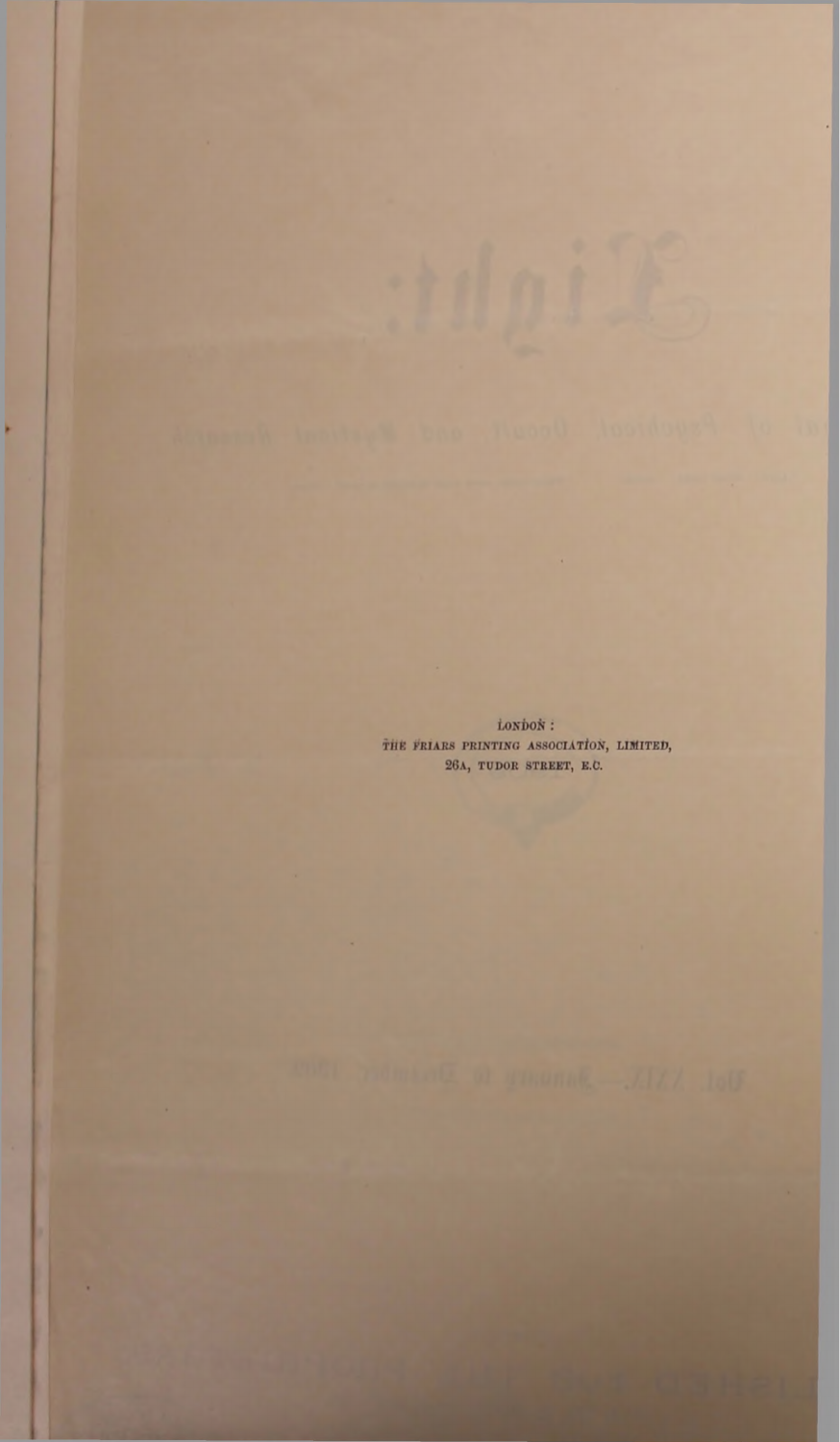## INDEX

A frica, South, Spiritualism in, *228,* 353,309, 443 After-death States, 171, 134, 278, 283, 470, 488, 501, 612, 621, 608, 022 Animals and Future Life, 407, 444 Answers to Questions, 5, 208, 671, 583,696, 009 Apocrypha, 35, 47 Apport, Interesting, 403, 442, 503 Apports, 340 (and see Mediumship of Bailey) Archer, Mr. Wm., 37, 411 Ascent of Man, 475 Atlantis, 370, 388, 547, 559, 500 Automatic Writing, 33, 01, 171, 338 Automatic Writing, Its Use and Abuse. Address by Miss E. K. Bates, 307, 310, 831, 343 Aviator, Deceased, Returns, 473

B angs, Miss, Prosecuted, 405, 483, 590 \* Beginning, a Fresh, <sup>7</sup> Belgium, Spiritualism in, 435 Besant, Mrs., 253, 202, 290, 301, 321, 303, 502, 008, 010 Blavatsky, Mme., 180 Blind, Perceptions of, 220 Body of Service, 04, 70 Brigham, Mrs. H. T., 100, 202, 332, 390 British Association, 427 Buddhism, 71, 107, 119, 337, 457, 503 Burton, Sir R., 84,132, 210

Cabinet, Fraud-proof, 40 Cabinet Performance, 59, 09, 93 Catastrophes and Prevision, 51, 527, 563<br>Catastrophes and Prevision, 51, 527, 563<br>Catholic Position, 156, 160, 191, 300<br>Chemistry, Occult, 497<br>Child Mediums and Child Spirits, 53 Children, Clairvoyant, 47, 58, 395 Christ, The True, 328 Christian Origins, 228 'Christian Science,' 107, 509 Christmas, Origin of, 019 Circles, Private, 159, 340, 527, 544, 551, 562, 587, 588, 598 508<br>Clairvoyance, 21, 63, 119, 251, 347, 357, 466, 484, 551<br>Clairvoyance, Articles on, 57, 106, 304<br>Coincidences, 315<br>Colville, Mr. W. J., Addresses by, 187, 208, 237, 250,<br>292, 300, 320, 379, 388, 424, 439<br>Colville, Mr. W

Confucianism, 100 Conscience, Racial, 288, 812 Consciousness, Threefold, 869, 407 Cremation, 281, 605, 693, 699 Critics, Ignorant, 406, 411 Crookes, Sir Wm,, on Phenomena, 817, 403, 410, 428, 489, 637, 601

Cross-Correspondonces, 39, 70, 207, 219, 607, 550, 503 Crystal-Gazing, 82

 $\begin{array}{l} \textbf{D} \textbf{arv} \textbf{mass, 13, 280, 320} \\ \textbf{Davis}_1 \textbf{A} \textbf{. J}, 17, 65, 172, 257, 268, 297, 310, 386, 450, 471 \\ \textbf{Death, Fear of, 464, 478, 490 \\ \textbf{Death, Year of, 464, 478, 490 \\ \textbf{Death, Its Three Great Problems, 447 \\ \textbf{Dijet, Non-Fleach, 366, 382, 305, 406, 431 \\ \textbf{Direct Spirl$  $\mathbf{D}^{\text{arwinism, 113, 286, 325}}$ 

Dreams, Colour in, 551 Dreams, Premonitory, 03, 77, 268, 347, 484, 495, 502 Druids' Circle, 400, 478

 $\mathbf{E}^{\text{ducation, Moral, 95, 167}}_{\text{Embodiments, not Reincarination, 413, 455}}$ Emmanuel, 361 Etherialisations, 303, 314 Eusebius, 567, 688 Evolution, 21, 113, 286, 451 Experiences, Remarkable, 40, 330, 389, 405, 453, 478 Experiments, Subliminal, 383, 407, 444

F allows, Bishop, 453, 404 Faerie, Land of, 34 Faith and Miracles, 441 Fakirs, Experiences with, 99, 112, 123, 141,149, <sup>101</sup> Fear, Cast Out, 260 Finger-Prints and Palmistry, 113, 143, <sup>154</sup> Fire Test, <sup>11</sup> Foamierd'Albe's Theory, <sup>12</sup> \* Friends ' and Spiritualism, 485

G lad Tidings, 244 God and Man, 226,363, 412 God, Sons of, 328,435 Grail, The Holy, 261 Greek Planchette Writing, 365 Guest, Uninvited, 150,180 Guide, A Spirit, 107

Hampton Court Ghosts, 238, 251, 347, 371, 473<br>
<sup>'</sup> Harmonial Philosophy,' 172, 257, 208, 207,<br>
Haunted Houses, Evidence from, 196<br>
Hauntings, 236, 251, 293, 461, 472, 499, 586<br>
Hauntings by the Living, 432<br>
2 Haunting Spirit's Call, 87 Healing at a Distance, <sup>455</sup> Healing at Lourdes, <sup>236</sup> Healing by Human Radiations, 175, 204 Healing Methods, Mental and Spiritual. Address by Dr. A. D. Deane, 211, 223 Healing Power of Music, 424 Healing, Psychic, 98, 165, 251, 252, 321<br>Hell a Fact, 337, 357<br>Hereafter, 488, 501<br>Hereafter, 488, 501<br>Heream Ancestor Worship, 29<br>Hodgson, Dr., Return of, 70, 337, 391<br>Homer, Was it? 333<br>Horne, Rev. Sylvester, 57<br>Hugo, Vi Hypnotism, 10, 69 Hyslop, Dr., 22, 179, 280, 507, 529, 663

I an Maclaren, <sup>81</sup> Identity, Spirit, 11, 68, 146, 207, 225, 239,348,607 Illustrations— Besant, Mrs. A., 534<br>Human Radiations, 176<br>Spirit Phenomena, 42 Immanence, Divine, 217, 357, 407 Immortality, 28, 47, 284 Infinitudes, 77,136 Influences, 50o Inner Life and Inspiration, <sup>101</sup> Institut Psychologique on Mme. Paladino, 250, 850, 533

J amos, Prof. Win., 387, 391, 544 Jesus, Humanity of, <sup>185</sup> Jesus, Resurrection of, 23, 240, 275 Joan of Are. Address by Mr. J. W. Doubling, 115, 127, 139

\* John King, 588 Judgments, Legal, 233,465, 603 ' Julia' and her Bureau, 4, 33, 238, 243, 260, 452, <sup>454</sup>

K arma, Law of, 259 Kingsford, Dr. Anna, 97, 106

La more breakins come rive, soi<br>La Law of Health and Paace, 424, 430<br>LEADING ARTICLES—<br>All Things New, 946<br>ALSENDING ARTICLES—<br>All Things New, 946<br>As New Way of Life, 632<br>Bible and its Satellites, 18<br>Dock of Life, 618<br>Chat and where Dreams come True, 375 Law of Health and Peace, 424, 439 Leisk, Mr. David, 299 Life, Beginning of Individual, 23, 30, 250, 270, 288, 311, 371, 419, 491 Life Beyond, 404, 470 Life, Mystery of, 21, 72 Life on Other Planets, 583, 603 Light, Curative, 569<br>Light in the Darkness, 237 Light in the Darkness, 237<br>
'Liourt, Tributes to, 83, 600<br>
Lincoln, Abraham, 94, 105, 117, 125<br>
Lives, Memories of Past, 526, 557, 574<br>
Lives, Col. Olcott's Past, 378, 311, 349, 359<br>
Living, Communications from the, 100, LONDON SPIRITUALIST ALLIANCE-Address by Miss E. Katharine Bates, 307, 319, 331, 434<br>diress by Mrs. Annie Besant, 523, 535<br>Address by Mrs. J. W. Boulding, 115, 127, 139<br>Address by Mr. J. W. J. Colville, 187, 190<br>didress by Dr. A. D. Deane, 211, 223<br>Add